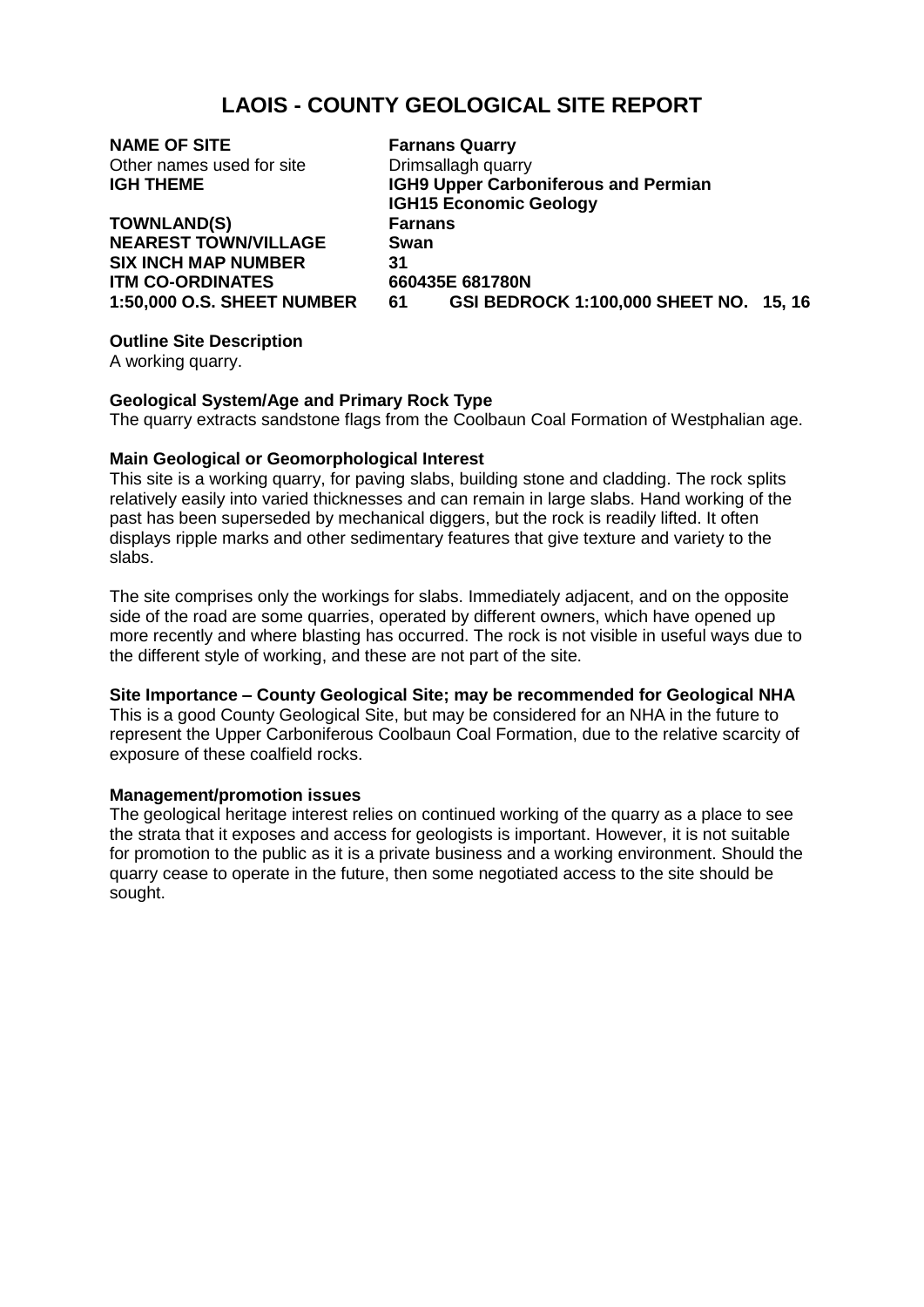

A view of Farnans Quarry.





A view of Farnans Quarry, looking north. A view of Farnans Quarry, looking south.



Very large slabs put aside in Farnans Quarry, beside the entrance.